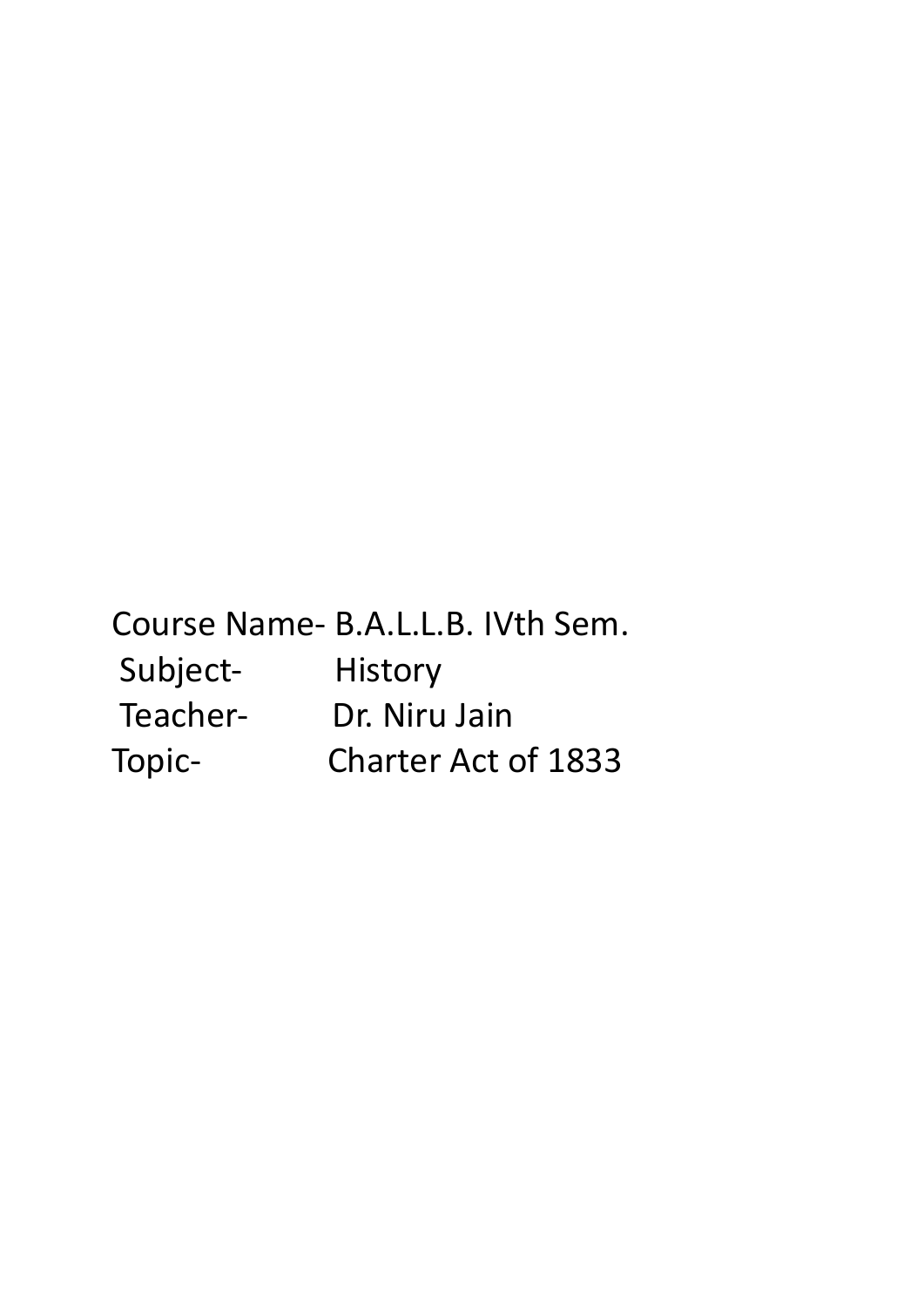# **Charter Act 1833**

Charter Act 1833 or the Saint Helena Act 1833 or Government of India Act 1833 was passed by the British Parliament to renew the charter of East India Company which was last renewed in 1813. Via this act, the charter was renewed for 20 years but the East India Company was deprived of its commercial privileges which it enjoyed so far.

# **Key Provisions**

## **End of East India Company as a Commercial Body**

The British Government had done a careful assessment of the functioning of the company in India. The charter was renewed for another 20 years, but it ended the activities of the company as a commercial body and it was made a purely administrative body. With this, British were allowed to settle freely in India.

#### **India as a British Colony**

The charter act of 1833 legalized the British colonization of India and the territorial possessions of the company were allowed to remain under its government, but were held "in trust for his majesty, his heirs and successors" for the service of Government of India.

#### **Governor General of India**

This act made the Governor General of Bengal the **Governor General of British India** and all financial and administrative powers were centralized in the hands of Governor General-in-Council. Thus, with Charter Act of 1833, Lord William Bentinck became the "First Governor General of British India".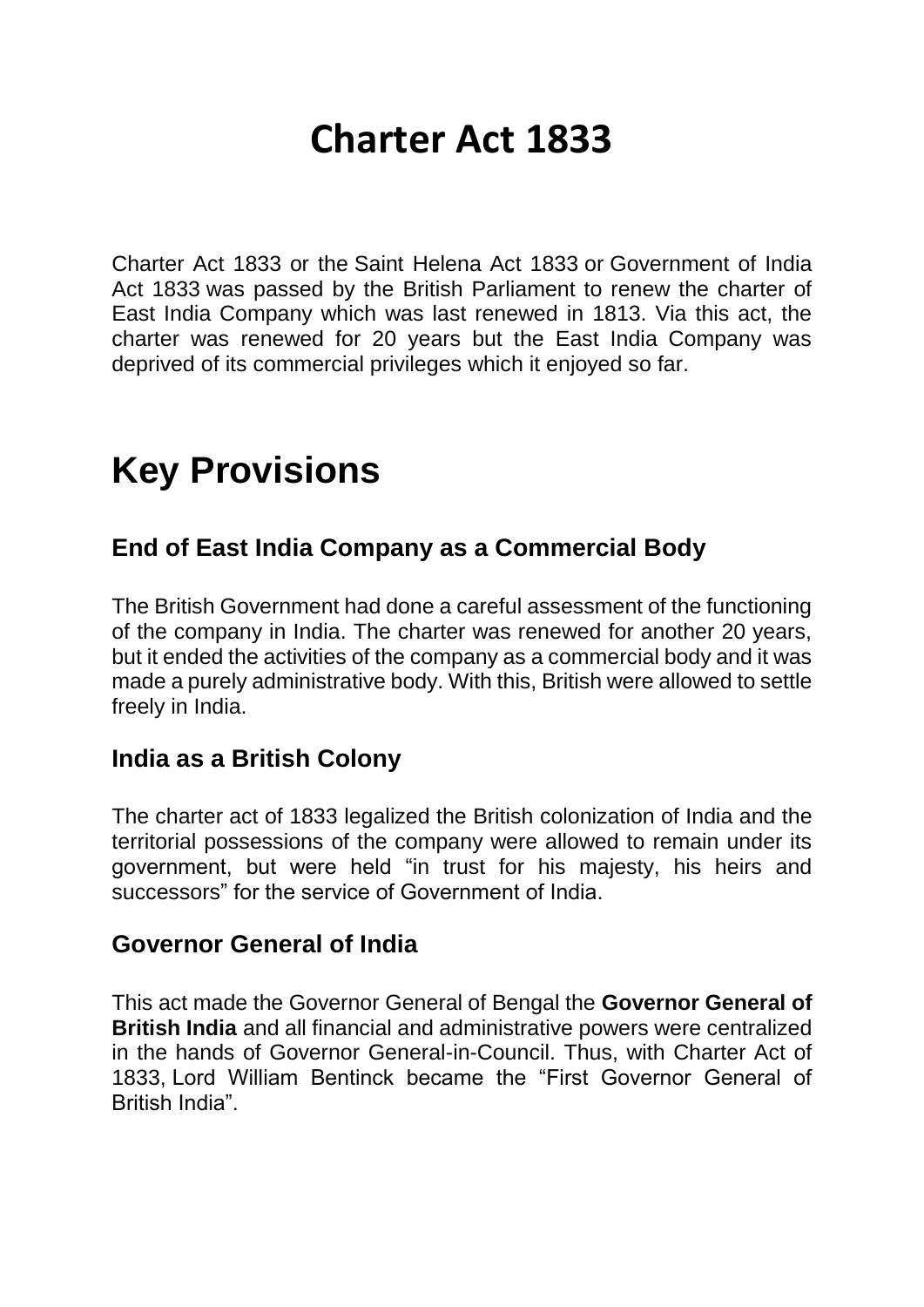## **Fourth Member in Governor-General in Council**

The number of the members of the Governor General's council was again fixed to 4, which had been reduced by the Pitt's India act 1784. However, certain limits were imposed on the functioning of the 4th member. For example, the 4th member was not entitled to act as a member of the council except for legislative purposes. For the first, this fourth members of the council was Lord Macaulay.

# **Split in Bengal Presidency**

The Charter Act of 1833 provided for splitting the Presidency of Bengal, into two presidencies viz. Presidency of Fort William and Presidency of Agra. However, this provision was later suspended and never came into effect.

#### **Enhanced Power of Governor General of India**

Charter Act of 1833 distinctly spelt out the powers of the Governor-General-in-Council. He could repeal, amend or alter any laws or regulations including all persons (whether British or native or foreigners),all places and things in every part of British territory in India, for all servants of the company, and articles of war. However, the Court of Directors acting under the Board of control could veto any laws made by the Governor-General-in-Council.

## **Codifying the Laws**

.

The charter act of 1833 is considered to be an attempt to codify all the Indian Laws. The British parliament as a supreme body, retained the right to legislate for the British territories in India and repeal the acts. Further, this act provided that all laws made in India were to be laid before the British parliament and were to be known as Acts. In a step towards codifying the laws, the Governor-General-in-Council was directed under the Charter act of 1833, to set up an **Indian law Commission**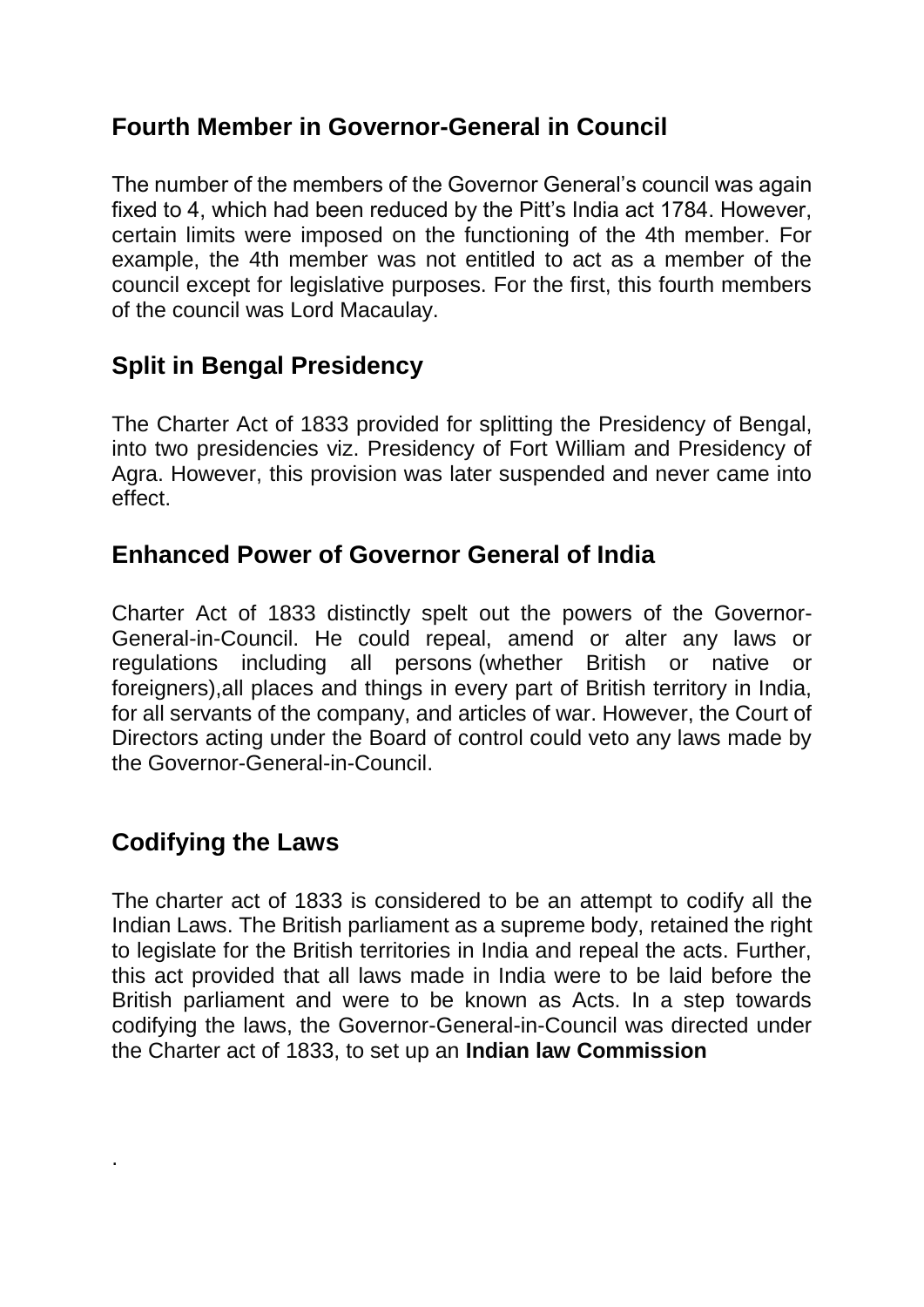#### **India's First Law Commission**

India's first law commission was set up under Charter act of 1833 and Lord Macaulay was made its Chairman. The other members of this commission were English barrister Cameron, Macleod of Madras service, William Anderson of Bombay Service and Sir William McNaughton of the Calcutta Service. Sir William McNaughton did not accept the appointment. The objectives of the law commission was to inquire into the Jurisdiction, powers and rules of the courts of justice police establishments, existing forms of judicial procedure, nature and operation of all kinds of laws. It was directed that the law Commission shall submit its report to the Governor General-in-council and this report was to be placed in the British parliament.

#### **Indians in the Government service**

The section 87 of the Charter Act of 1833, declared that "no native of the British territories in India, nor any natural born subject of "His majesty" therein, shall by any reason only by his religion, place of birth, descent, colour or any of them be disabled from holding any place, office or employment under the company". Thus, the Charter act of 1833 was the first act which made provision to freely admit the natives of India to share an administration in the country. The act laid down that Court of Directors should nominate annually 4 times as many candidates as there were vacancies, from whom one should be selected by competitive examination. The charter act of 1833 also provided the **Haileybury college of London** should make quota to admit the future civil servants. However, this system of an open competition was not effectively operated in near future.

#### **Mitigation of Slavery**

This act also directed the Governor General-in-Council to adopt measures to mitigate the state of slavery, persisting in India since sultanate Era. The Governor General-in-Council was also directed to pay attention to laws of marriage, rights and authorities of the heads of the families, while drafting any laws.